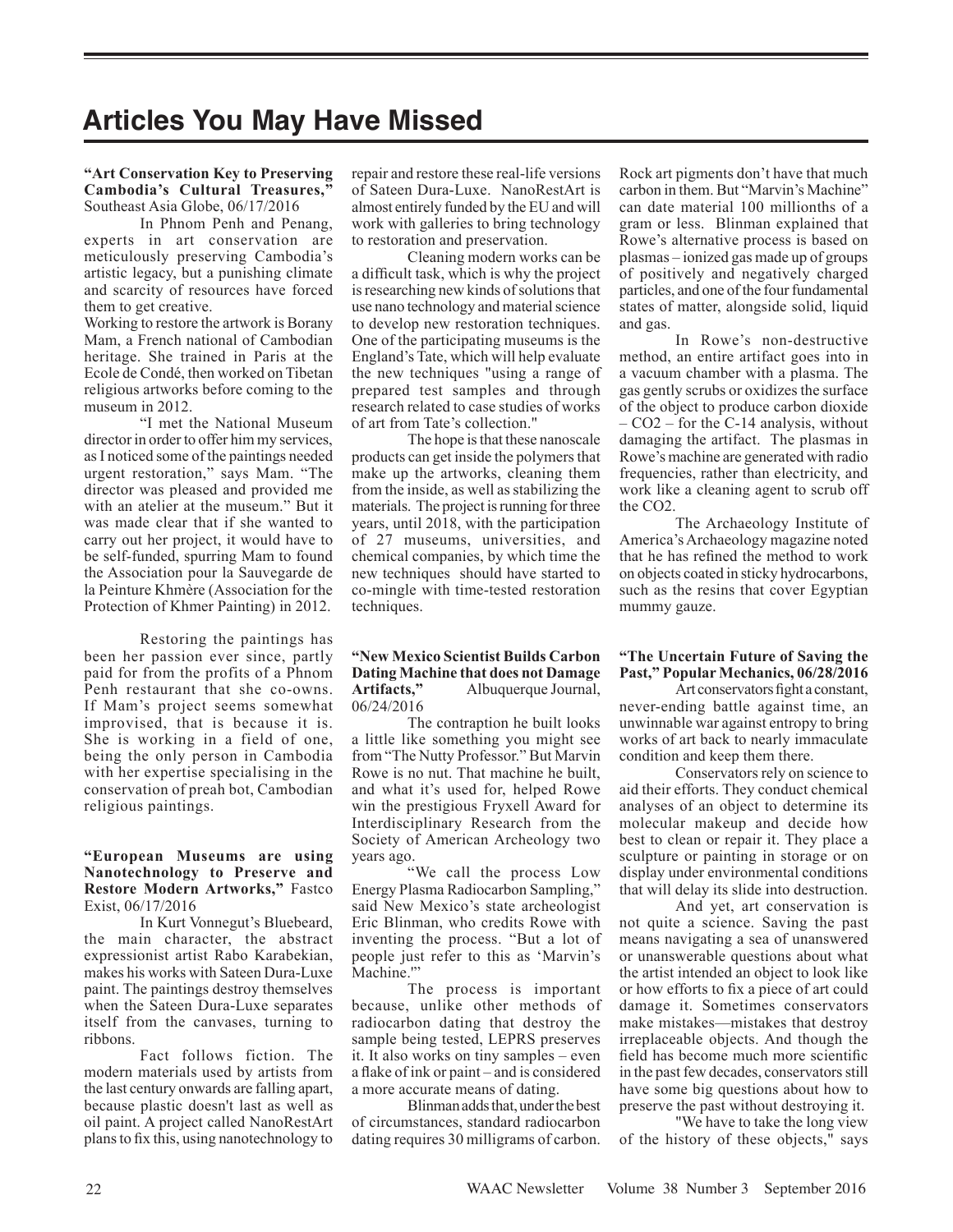Pamela Hatchfield, the head of objects conservation at the Museum of Fine Arts in Boston. Today conservators are less likely to clean objects, and there's a push to make their treatments more reversible and use them more sparingly. That's partially because of a newfound value in keeping artifacts as intact as possible. But it's also because of a larger cultural shift, an understanding that objects in museums don't show up looking just as they did when they were created, and the evidence of that doesn't need to be totally erased.

"These days we allow objects their own history, to have a trace of what they've been through," Hatchfield says. "They have a story to tell beyond just their manufacture and ancient use." But even after the painstaking restoration process, it remains a challenge to put them on display to the world without letting them fall apart.

## **"Jackson Pollock's "Alchemy" Analyzed,"**ChemistryViews.org, 07/05/2016

Paul Jackson Pollock (1912– 1956) is famed for his "drip painting" technique. Pollock poured and dripped streams of commercial paint onto the canvas from a can using a stick.

It is the nature and composition of those paints that interests both heritage scientists and analytical chemists, who might use the latent data of a Pollock to provide the art world with the details of his process and inform conservation.

Costanza Miliani of the CNR Institute of Molecular Science and Technologies (ISTM) and the SMAArt, Centro di Eccellenza, Università di Perugia, Italy, and colleagues used recent advances in non-invasive and mobile spectroscopic methods based on point analysis and hyper(multi)-spectral imaging. They employed these methods to take a close look at an early drip painting, "Alchemy" (1947).

The researchers explain how Pollock built up layers of color on top of a previously dried layer. This means that each deposit is to an extent separated from the underlying layers, forming a complex stratigraphy with some intersection between colors. "The molecular identification of pigments, colorants, and extenders contained in fifteen different paints has been achieved combining key spectral markers from elemental, electronic, and vibrational spectroscopies," the team reports.

They add that for colors exhibiting similar hues but different chemical compositions, they used a mapping technique to compare the pigments with a false-color rendering.

The team was able to identify the specific traditional oil-based paints and oil-modified alkyd media. In addition, point analysis by reflection Fourier-transform infrared spectroscopy (FTIR) scattered throughout the painting allowed them to map the traditional and new binding media among painted, squeezed, and dripped paints. The team's non-invasive multi-technique method has revealed many details that would have remained hidden without their approach. The tool, they suggest, can acquire much information about a complex painting's chemistry and the palette used to create it.

#### **"Another Dodgy Art Restoration Raises Alarm in Spain,"** The Local Spain, 07/19/2016

An amateur artist in the Spanish town of Peñaranda de Bracamonte took a restoration of a 17th century statue into their own hands recently, with less than satisfactory results.

The unknown parishioner gave the statue of Saint Michael the Archangel in the Chapel of Humilladero a makeover, much to the dismay of restoration experts. The restoration attempt, which includes adding a pair of pronounced black eyebrows and giving the statue a shiny coat of paint, was uncovered during a recent visit to the town of Peñaranda de Bracamonte, near Salamanca by a group of Heritage experts.

It had not been reported to the bishop or local authorities and had, until then, seemingly gone unnoticed. The restoration attempt has been criticized by experts, who argue that Spain is not doing enough to protect its cultural heritage. "Our work is very serious, professional and specific and not as easy as you might imagine," María Luisa López, secretary of the Association of Conservationists and Restorers of Castilla and Leon, told Catalan daily, La Vanguardia.

The association has criticized the lack of legal protection for artwork and items of cultural heritage in Spain, as well as the absence of a general governing body that can oversee and approve restorations.

## **"The Mary Rose Revealed Once More on the very Day of its Sinking, 471 years Ago,"** ArtDaily.org, 07/20/2016

After a six-month closure and a multi-million pound investment, the Mary Rose Trust today unveiled to the world the Mary Rose, Henry VIII's favourite warship, 471 years to the day after it was sunk.

The ceremony held at the ship's home, Portsmouth Historic Dockyard, included a spectacular kabuki drop, revealing the ship after having undergone 23 years of extensive treatment, including state-of-the-art innovations, which has changed the face of conservation.

Revealed for the first time ever was a carved wooden Tudor rose, which was discovered at the time of the second excavation in 2005 but only recently identified as the original emblem of the ship, and the first figurehead of its kind, as depicted in 16th-century drawings in the Anthony Scroll.

For the first time in 23 years visitors can breathe the same air as the Mary Rose. The Mary Rose Museum provides stunning panoramic views of the ship from all nine galleries through floor-to-ceiling glazing on the lower and main decks. On the upper deck visitors enter the Weston Ship Hall via an airlock and are separated from the ship only by a glass balcony.

A one-of-a-kind Tudor time capsule, the Mary Rose has been undergoing continuous conservation since she was raised in 1982. The hull was first sprayed with a mist of fresh chilled water and then with a watersoluble wax from 1994 to April 2013 when the Mary Rose entered a stage of controlled air-drying. The hull has now reached a stable state within this drying process.

#### **"Sydney's Most Important Statues Fall into the Careful Hands of Anne Cummins,"** Sydney Morning Herald, 07/23/2016

Over the past 25 years, art conservator Anne Cummins has worked on most of Sydney's major public